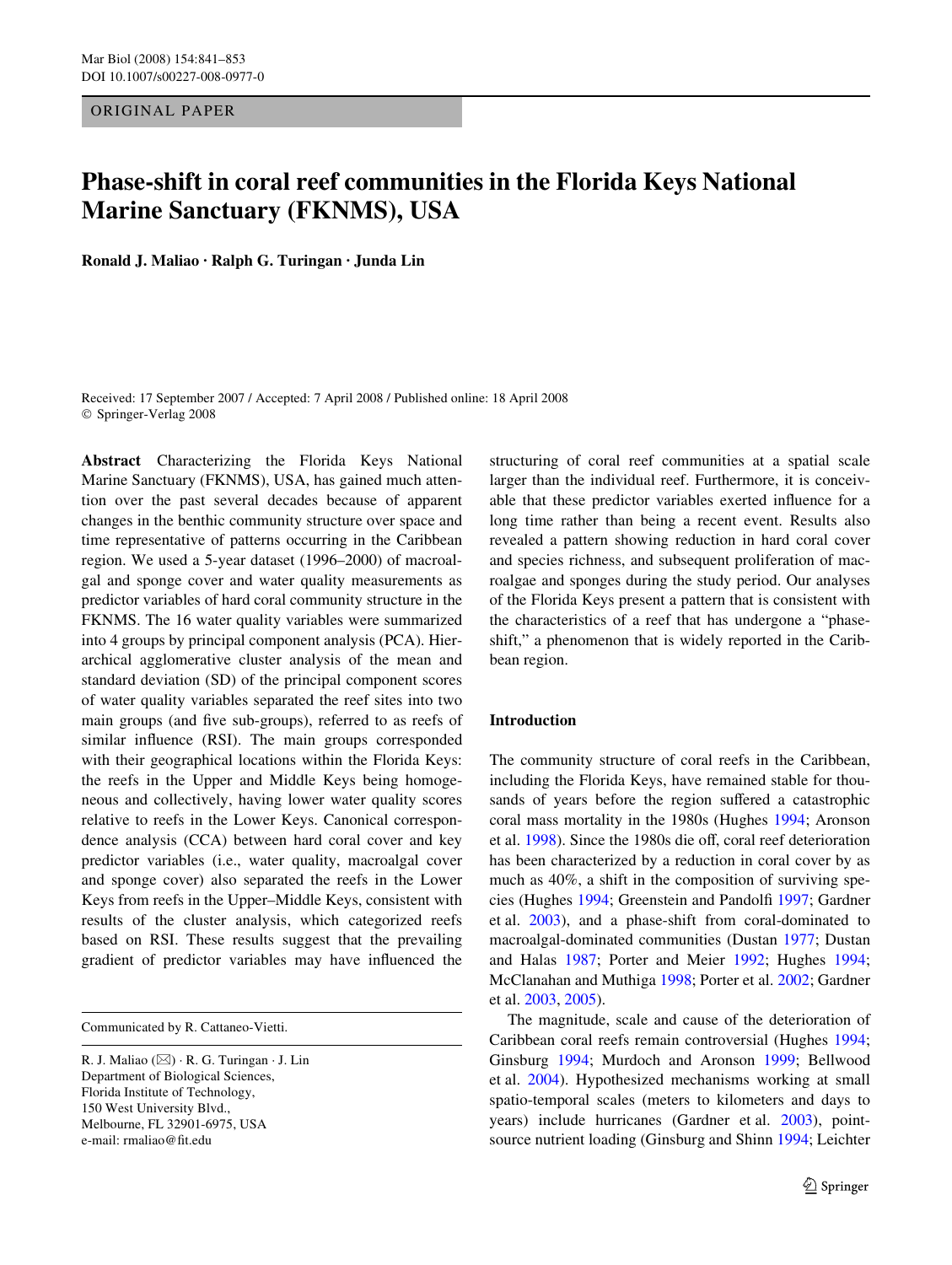et al. [2003](#page-11-9)), impacts of upstream land use patterns (Bellwood et al. [2004](#page-10-2)), and macroalgal overgrowth (Hughes [1994](#page-11-0)). Other hypotheses suggest the importance of mesoto large-scale processes (tens to thousands of kilometers and decades to millennia), such as sea urchin mass mortality events (Carpenter [1990\)](#page-10-3), larval transport (Galindo et al.  $2006$ ), herbivore reduction due to overfishing (Jackson et al. [2001;](#page-11-11) Pandolfi et al. [2003\)](#page-11-12), disease outbreaks (Aronson and Precht [2001](#page-10-4); Porter et al. [2001](#page-12-2)) and climate change (Walther et al. [2002;](#page-12-3) Hughes et al. [2003](#page-11-13)). It is unclear whether the current state of the Caribbean coral reefs represents a permanent phase-shift or that the community structure would rebound (Petraitis and Dudgeon [2004](#page-12-4)). Long-term monitoring of coral reefs in the Florida Keys (1981–1991) and US Virgin Islands (1989–2003) have indicated no evidence of recovery in terms of coral cover or reduction of algal abundance over a decadal time scale (Porter and Meier [1992;](#page-12-0) Rogers and Miller [2006](#page-12-5)).

The main goal of this study is to find evidence of a possible phase-shift in coral reef communities in the Florida Keys National Marine Sanctuary (FKNMS), USA. Specifically, this study is designed to determine the correspondence between hard coral cover, macroalgal and sponge cover and water quality variables using the 1996–2000 data of the FKNMS Water Quality Protection Program (WQPP).

## **Materials and methods**

#### Study site and data collection

The reef tract of the Florida Keys, which represents the third largest barrier reef in the world and the only living coral reef in North America (Lapointe and Matzie [1996](#page-11-14)), was designated as a marine sanctuary in 1990, and became known as the FKNMS (Keller and Donahue [2006](#page-11-15); Fig. [1](#page-2-0)). The reef tract of the FKNMS, referred to here as the Florida Keys, is partitioned into three regions based on geographic and environmental criteria: Upper Keys, Middle Keys, and Lower Keys (Ginsburg and Shinn [1994\)](#page-11-8). The WQPP was implemented in 1996 to monitor both benthic biota (under the Coral Reef Evaluation and Monitoring Project or CREMP) and water quality (under the Water Quality Monitoring Project or WQMP) in the Florida Keys until 2002 (Keller and Donahue [2006](#page-11-15)). The CREMP includes 40 reef sites; benthic biota in two to four permanent stations  $(22 \times 2 \text{ m}$  transects) were monitored quarterly on each reef site. Field monitoring consists of station species inventories (SSI) and video transects conducted in four permanent stations ( $22 \times 2$  m transect) in each reef site. SSI consists of timed (15 min) counts of stony coral species (*Milleporina* and *Scleractinia*) present in each station to provide data on hard coral species richness. Video recordings were taken 40 cm above the reef at a constant swim speed of about 4 m/min yielding approximately 9,000 video frames per transect. Image analysis used a custom software application PointCount for coral reefs, developed specifically for the CREMP (Wheaton et al. [2001](#page-12-6)). Percent cover of hard corals, macroalgae (fleshy and filamentous and non-coralline) and sponges was calculated from the images. Water quality monitoring under WQMP was undertaken quarterly from 154 stations. Analyses only included those WQPP stations that overlapped with reef sites monitored by CREMP. Sixteen water quality measurements were included in our analyses: temperature (°C), salinity (PSU), dissolved oxygen (DO, mg l<sup>-1</sup>), and light attenuation ( $K_d$ , m<sup>-1</sup>) were collected in the field; organic carbon (TOC), total nitrogen (TN), total phosphorus (TP), silicate (Si  $(OH)_4$ ), nitrite  $(NO<sub>2</sub><sup>-</sup>)$ , dissolved nitrate  $(NO<sub>3</sub><sup>-</sup>)$ , ammonium  $(NH<sub>4</sub><sup>+</sup>)$ , soluble reactive phosphate (SRP), chlorophyll a (chl a), dissolved inorganic nitrogen (DIN), total unfiltered concentrations of organic nitrogen (TON) and turbidity (NTU) were determined in the laboratory from the water collected in situ (reported in  $\mu$ g l<sup>-1</sup>) (see Keller and Donahue [2006](#page-11-15) for the complete sampling protocol).

#### Data analyses

Data analyses were conducted at the level of reef site using the 1996-2000 dataset. Average values of percent cover of benthic biota data (hard corals, macroalgae and sponges) and water quality measurements were used for those reef sites with stations at varying depths. In the multivariate analyses, benthic biota data and water quality measurements were arcsine square-root and square-root transformed, respectively, and then data matrices were screened for outliers. Outliers are extreme data values relative to others in a sample and have unduly large effects on the resultant probabilities (McCune and Grace [2002;](#page-11-16) Quinn and Keough [2006\)](#page-12-7). For example, outliers may distort estimates and  $P$  values and inflate sums-of-squares, all of which would result in faulty conclusions. In our analyses, we defined outliers as those reefs, coral species or water quality variables with SD (standard deviation) >2 (Quinn and Keough [2006](#page-12-7)) and/or those with sample points <3 (i.e., rare samples) (McCune and Grace [2002\)](#page-11-16). Outliers were excluded from all data analyses.

Principal component analysis (PCA) was used to extract the underlying patterns of the water quality variables using a correlation matrix based on the average values of the 5 year data. Water quality variables with component loading  $\geq \pm 0.5$  were retained in the description of each principal component. The mean and SD of component scores for each reef site were then used as input variables in a hierarchical agglomerative cluster analysis by unweighed pair-group method (UPGMA) linkage rule using Euclidean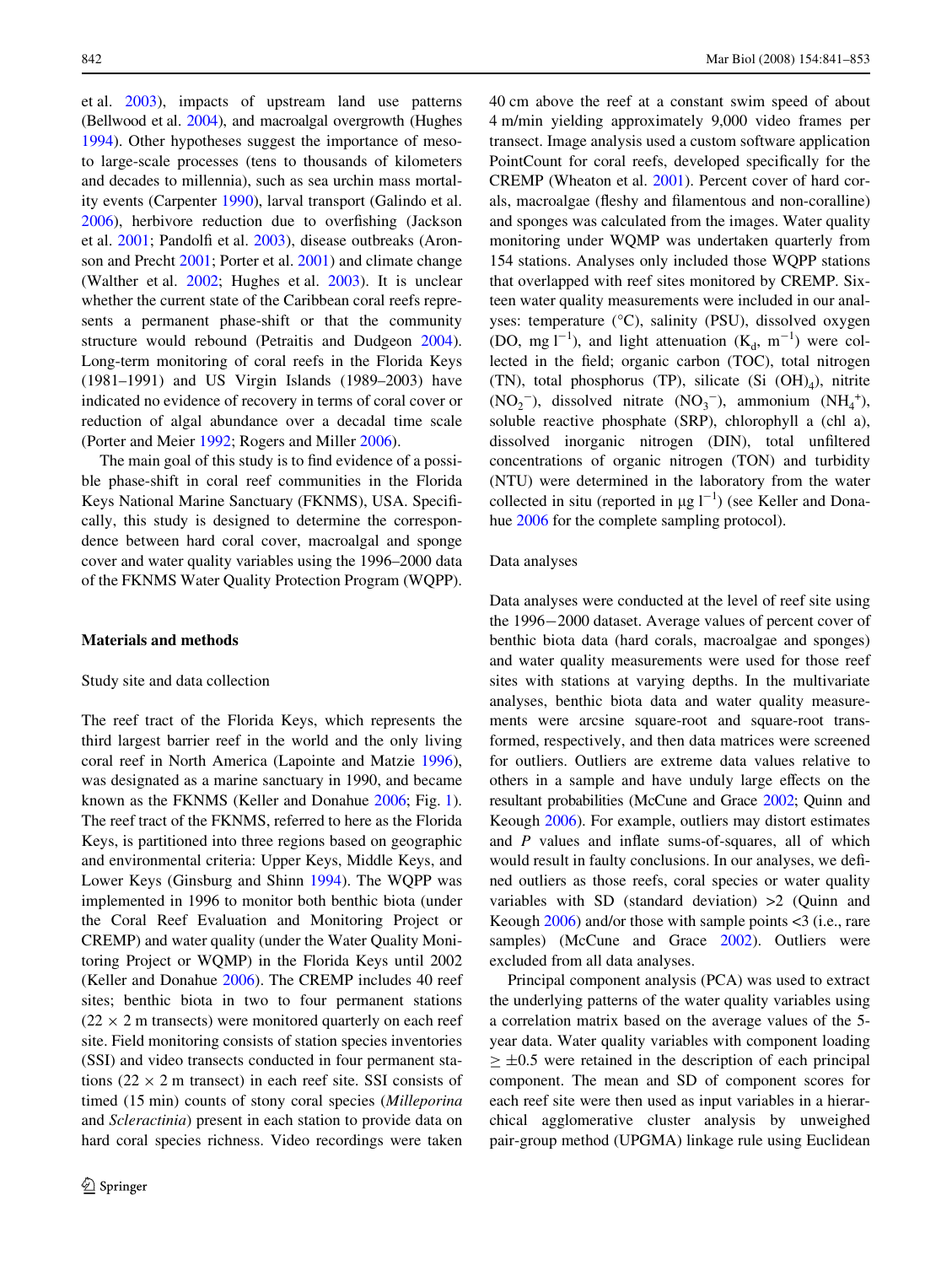

<span id="page-2-0"></span>**Fig. 1** Map of the Florida Keys showing only the 20 reef sites included in the analyses. Reef abbreviations (enclosed): Western Head (*Western*), West Washer Women (*West*)

distance (ED). Groups of reefs produced by the cluster analysis were linked objectively using the similarity profile (SIMPROF) routine (Clarke and Gorley [2006](#page-10-5)). Reef clusters were further merged at 0.5 ED to facilitate interpretation and were referred to as reefs of similar influence (RSI). The outcome of this analysis reveals the variation in water quality across reefs in the Florida Keys.

Canonical correspondence analysis (CCA) (ter Braak [1986](#page-12-8)), the most widely used direct gradient ordination method (Palmer [1993](#page-11-17); ter Braak and Verdonschot [1995](#page-12-9); McCune [1997](#page-11-18); Graffelman [2001](#page-11-19); McCune and Grace [2002](#page-11-16)), was employed to determine the multivariate correlation between hard coral community structure and predictor variables. The minimal set of water quality variables entered in the CCA was identified by the BIOENV routine (Clarke and Ainsworth [1993;](#page-10-6) Clarke and Gorley [2006](#page-10-5)). The water quality variables were screened for multicollinearity prior to running the BIOENV routine and only a representative of highly correlated water quality variables (i.e., those with Spearman's  $\rho = \pm 0.8$ ) were used. Pruning of predictor variables to a minimal set that accounts for the largest variation in the hard coral community structure was necessary because the result of CCA becomes less robust as the number of predictor variables increases (McCune and Grace [2002](#page-11-16)) and to minimize the problem associated with multicollinearity (ter Braak and Looman [1994\)](#page-12-10). In our CCA, the set of water quality variables identified by the BIOENV routine, and **macroalgal and sponge cover** were used as the predictors of hard coral cover. In addition, the variation in hard coral cover and predictor variables over the 5-year period was examined using a Kruskal–Wallis test. The variation in hard coral, macroalgal and sponge cover, as well as indices of Shannon diversity and species richness of hard corals between 1996 and 2000 were further examined using Mann–Whitney *U* test.

The robustness of the result of CCA was determined by Monte–Carlo permutation test (ter Braak [1986](#page-12-8)). Ordination scores in the CCA biplots were optimized by coral species using the linear combination (LC scores) of predictor variables. LC scores were used because they best represent the relative contribution of each predictor variable to the variation in hard coral cover (McCune and Grace [2002\)](#page-11-16) and have been shown to perform well even in skewed distributions (Palmer [1993\)](#page-11-17). In the ordination biplot, predictor variables are represented as arrows and the length of the arrow indicates the relative importance of each predictor variable (ter Braak [1986](#page-12-8)). The angle between arrows indicates the degree of correlation between predictor variables; the location of the reef or species relative to the arrow indicates site characteristics or species preferences (Palmer [1993](#page-11-17)). Since ordination scores were calculated using LC scores, the relative contribution of the predictor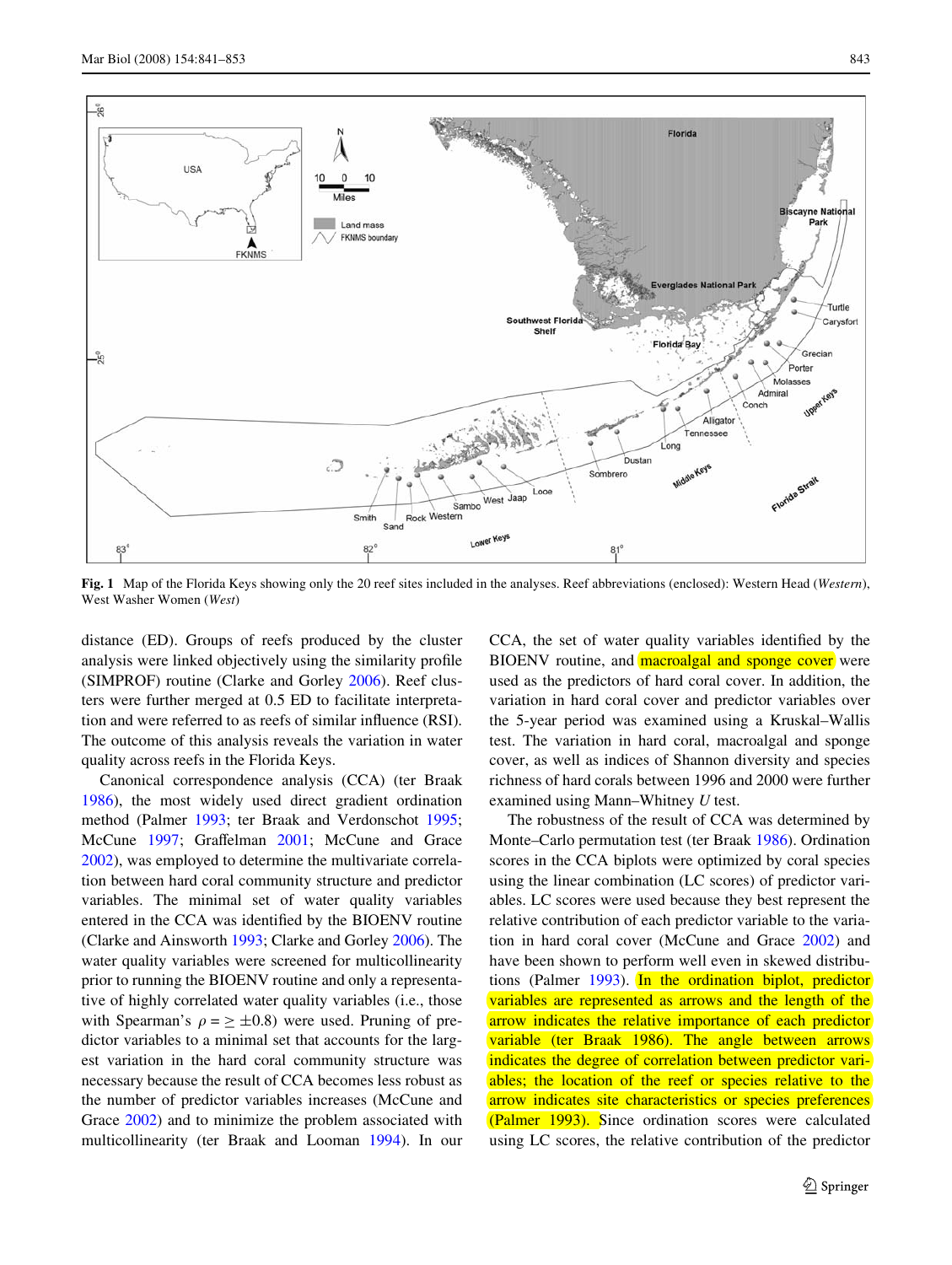variables in each axis was determined from the intraset correlation output (McCune and Grace [2002](#page-11-16)). A predictor variable with correlation coefficient of  $> \pm 0.4$  is considered ecologically relevant (Rakocinski et al. [1996](#page-12-11)). The main advantage of CCA is that it allowed simultaneous exploration of relationships among different reef sites or coral species with multiple predictor variables.

Cluster analysis and SIMPROF and BIOENV routines were conducted using PRIMER version 6.1.9 (Plymouth Routines Multivariate Ecological Research, PRIMER-E Ltd, Plymouth, UK; Clarke and Gorley [2006](#page-10-5)) while the CCA was conducted using PC-Ord version 5 (MjM Software, Oregon, USA; McCune and Meffor[d1999](#page-11-20); McCune and Grace [2002\)](#page-11-16). PCA and univariate tests were conducted using SPSS 14 (SPSS Inc., Chicago, USA).

#### **Results**

## Reefs of similar influence

The 16 water quality variables were reduced into four principal components (PC), explaining 82.3% of the total variation in the data set (Table [1](#page-3-0)). PC 1 to 4 are referred to as organic component, algal bloom component, inorganic nitrogen component and physical properties component, respectively. Cluster analysis of the mean and SD of the component scores separated the reefs into two main groups and five subgroups; the Upper and Middle Keys reefs form the first main group and the Lower Keys reefs form the second main group (Fig. [2a](#page-4-0)). The physical property component (PC4: salinity, temperature and DO) and the algal bloom component (PC2: chl a, TP, and turbidity) appeared to be the main components driving Florida Keys-wide variation in water quality, with higher values in the Lower Keys and lower values in the Middle and Upper Keys (Fig. [2b](#page-4-0)).

Results of running the BIOENV routine revealed that TN, chl a and salinity are the principal set of water quality variables significantly explaining the variation in hard coral community structure ( $\rho_w = 0.393$ ,  $P < 0.05$ , global BEST permutation test). TN fluctuated significantly across the 5-year monitoring period (Kruskal–Wallis test, *P* < 0.01, Fig. [3a](#page-4-1)); chl a and salinity remained stable (Kruskal–Wallis test,  $P > 0.05$ , Fig. [3b](#page-4-1), c).

## Reef community structure

Macroalgal cover significantly increased from 1996 to 2000 (Kruskal–Wallis test, *P* < 0.001, Fig. [3d](#page-4-1)), with an almost triple increase from the 1996 (5.7%) to 1998 (16.5%) level. The macroalgal cover in 1996 had significantly increased by 68% in 2000 (9.6%) (Mann–Whitney *U* test, *P* < 0.05). Although sponge cover had varied significantly across years (Kruskal–Wallis test,  $P < 0.01$ , Fig. [3](#page-4-1)e), the difference between 1996 and 2000 was not significant (Mann– Whitney *U* test,  $P > 0.05$ ).

Forty-two coral species were identified in the Florida Keys. In terms of percent cover, the *Montastraea annularis* complex dominated the hard coral species in the Florida Keys (Fig. [4](#page-5-0)a). Collectively, hard coral cover showed a decreasing trend

<span id="page-3-0"></span>

| Table 1 Result of the PCA with<br>Varimax rotation for 16 water       | Water quality parameters                         | Component |                 |                 |          |
|-----------------------------------------------------------------------|--------------------------------------------------|-----------|-----------------|-----------------|----------|
| quality variables                                                     |                                                  | PC1       | PC <sub>2</sub> | PC <sub>3</sub> | PC4      |
|                                                                       | Total organic nitrogen (TON)                     | 0.865     | 0.373           | 0.163           | $-0.010$ |
|                                                                       | Total nitrogen (TN)                              | 0.860     | 0.380           | 0.194           | $-0.017$ |
|                                                                       | Silicate SI $(OH)_{4}$                           | 0.819     | 0.335           | 0.322           | 0.141    |
|                                                                       | Light attenuation $(K_d)$                        | 0.781     | $-0.249$        | 0.044           | 0.053    |
|                                                                       | Total organic carbon (TOC)                       | 0.752     | 0.482           | 0.326           | $-0.149$ |
|                                                                       | Nitrite $(NO2-)$                                 | 0.572     | 0.017           | 0.501           | $-0.402$ |
|                                                                       | Chlorophyll a (Chl a)                            | 0.051     | 0.843           | 0.050           | 0.439    |
|                                                                       | Total phosphorus (TP)                            | 0.153     | 0.834           | $-0.045$        | 0.257    |
|                                                                       | Turbidity                                        | 0.361     | 0.725           | 0.260           | $-0.082$ |
|                                                                       | Nitrate $(NO_3^-)$                               | 0.232     | 0.250           | 0.887           | 0.070    |
|                                                                       | Soluble reactive phosphorus (SRP)                | 0.038     | $-0.176$        | 0.847           | 0.113    |
|                                                                       | Dissolved inorganic nitrogen (DIN)               | 0.384     | 0.276           | 0.829           | $-0.176$ |
| Water quality variables with                                          | Temperature                                      | 0.208     | 0.267           | 0.099           | 0.873    |
| component loadings $\geq \pm 0.5$                                     | Dissolved oxygen (DO)                            | 0.322     | $-0.151$        | 0.047           | $-0.816$ |
| (bolded text) were retained to<br>describe each component (PCA        | Salinity                                         | 0.477     | 0.258           | 0.147           | 0.760    |
| $PC1 = organic$ ; $PC2 = algal$                                       | Ammonium $(NH_4^+)$                              | 0.320     | 0.236           | 0.278           | $-0.475$ |
| bloom; $PC3 = inorganic$<br>nitrogen; $PC4 = physical$<br>properties) | Percent variance explained<br>$(Total = 82.261)$ | 28.118    | 18.791          | 18.141          | 17.211   |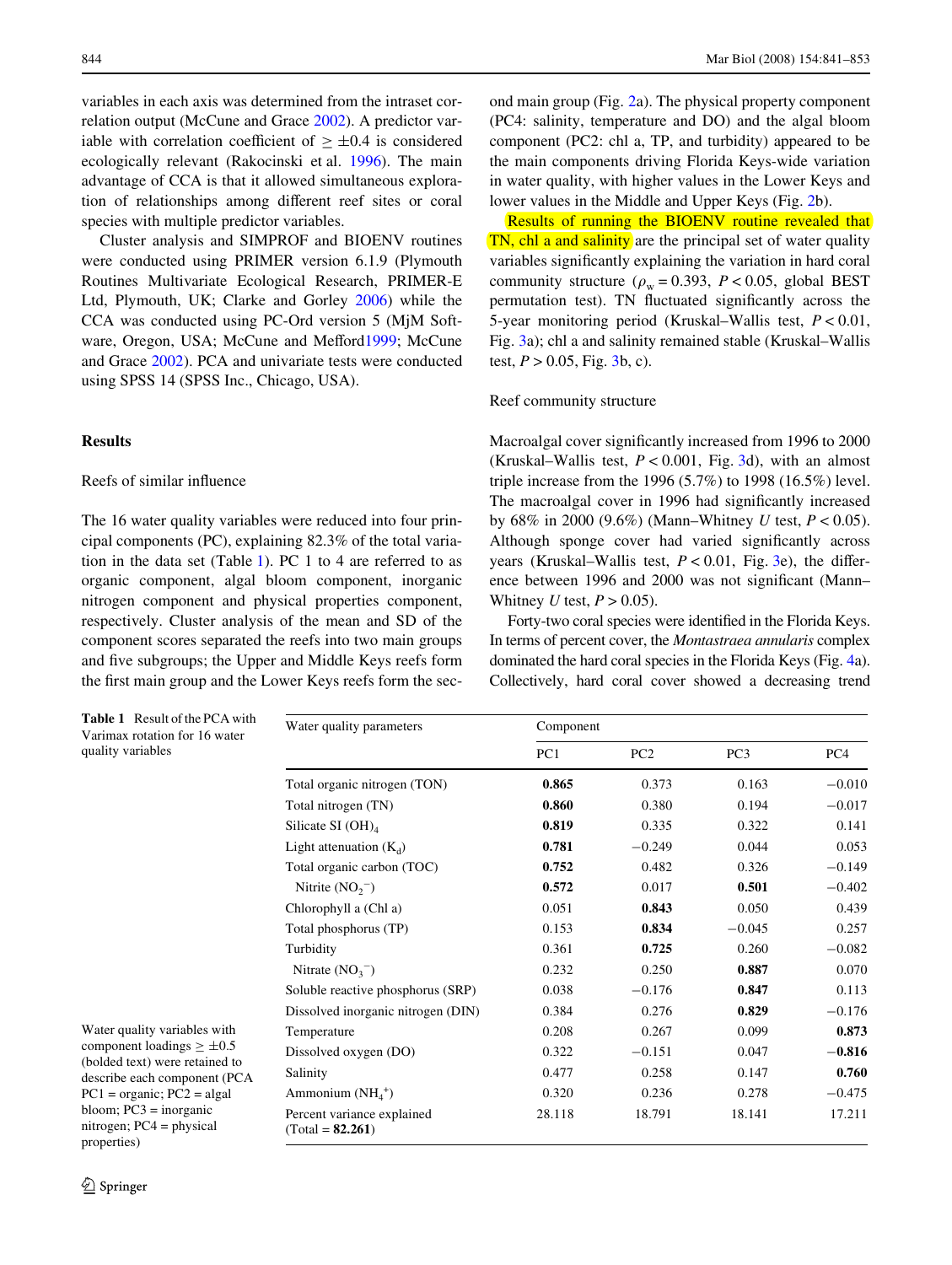

<span id="page-4-0"></span>**Fig. 2 a** Dendogram of reef sites based on the cluster analysis of mean and SD of PCA component scores of water quality variables. Objective grouping of clusters (*dashed line*) was based on SIMPROF routine. Clusters were further merged at 0.5 ED resemblance, forming a total of

five subgroups  $(1-5)$ ; **b** mean of four PCA component scores of water quality variables across RSI; *error bars* indicate  $\pm$ standard error of mean. RSI numbers refer to reef clusters in **a**



<span id="page-4-1"></span>**Fig. 3** Box-plots of predictor variables entered in CCA : **a** TN, **b** chl a, **c** salinity, **d** macroalgae, and **e** sponge. The *center line* of the *box* is the median, the bottom and top of the box are the 25th and 75th percentiles and the whiskers below and above of the box are the 10th and 90th

percentiles. Points outside the whiskers are the outliers. *Numbers* below the *box* are the median values. These values were calculated from the 20 reefs included in the analyses

across the 5-year monitoring period, with the lowest level occurring in 1999 (Kruskal–Wallis test, *P* < 0.01; Fig. [4b](#page-5-0)). Hard coral percent cover had significantly decreased by almost 50%, from 8.1% in 1996 to 4.6% in 2000 (Mann– Whitney *U* test,  $P < 0.05$ ). Differences in species richness and Shannon diversity index over the two periods were not significant (Mann–Whitney *U* test,  $P > 0.05$  $P > 0.05$ , Fig. 5a, b).

Correspondence between predictor variables and hard coral community structure

Twenty out of the 25 aggregated reef sites and 35 out of the 42 coral species were included in the CCA after data screening. The CCA revealed two gradients in the coral community structure, with a total variance (inertia) of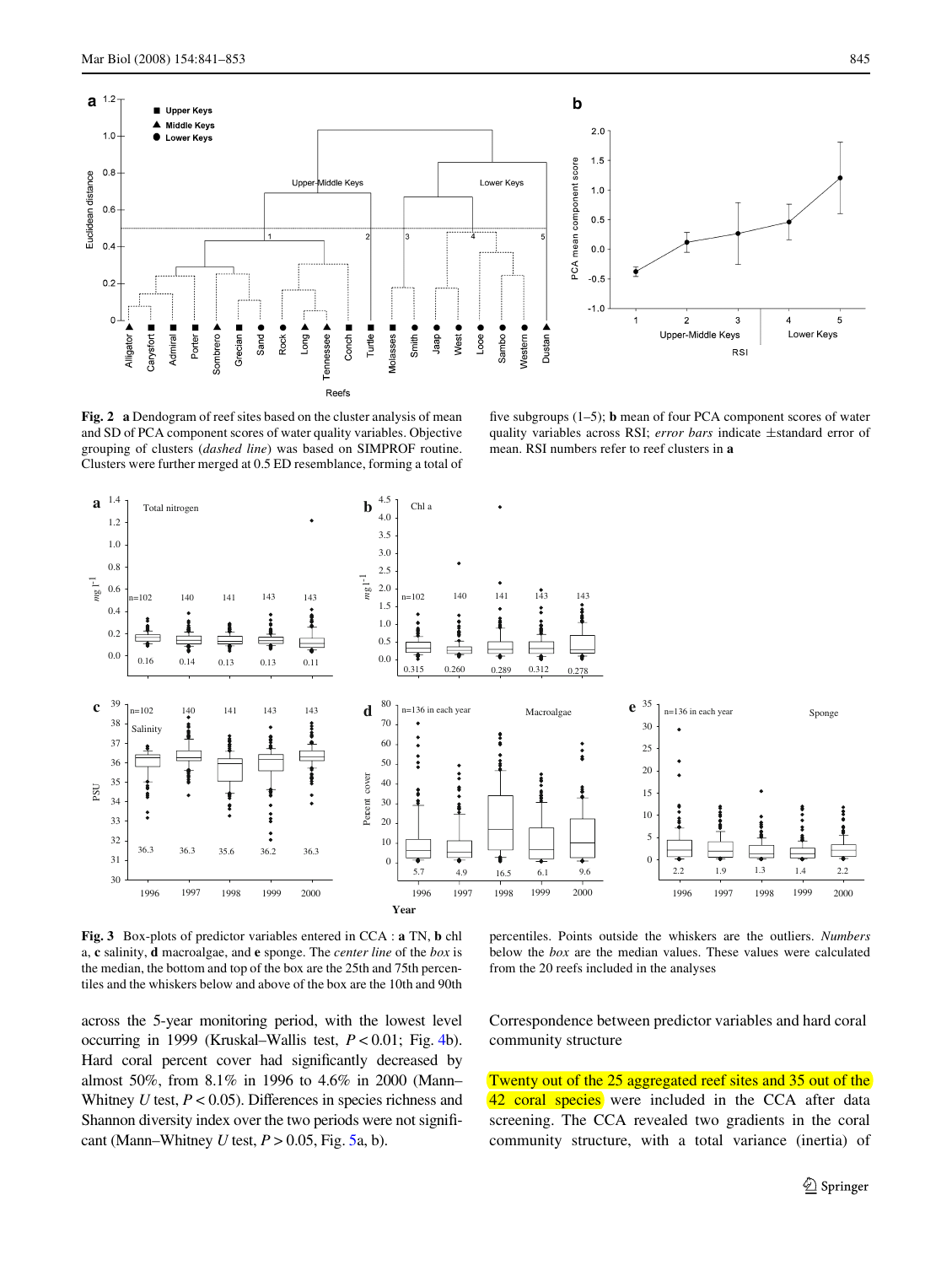<span id="page-5-0"></span>**Fig. 4 a** Percent cover of *Montastraea annularis* complex, the most dominant hard coral species in the Florida Keys, and **b** total hard coral percent cover. These values were calculated from the 20 reefs included in the analyses

<span id="page-5-1"></span>**Fig. 5 a** Shannon's diversity index and **b** species richness of hard corals across reefs between 1996 and 2000



76.52% (Table [2\)](#page-6-0). The Monte–Carlo permutation test revealed that the CCA was robust  $(P < 0.01)$ , indicating a strong correspondence between hard coral community structure and predictor variables. Correlation between hard coral species and the two canonical axes was statistically significant (Monte–Carlo permutation test,  $P < 0.01$ , Table [2](#page-6-0)). These canonical axes explained 32% of the variation in coral community structure. Macroalgal and sponge cover accounted for high negative contribution to this variation.

The strength and direction of the relationships between the predictor variables and reef sites and coral species are illustrated in the CCA biplots (Fig. [6a](#page-6-1), b). Macroalgae had a negative relationship with chl a  $(T = -0.451)$ , as reflected in their opposing position in the canonical space. Chl a and sponge cover run parallel with salinity because of the positive relationships between the two former predictor variables and salinity (chl a–salinity,  $T = 0.64$ ; sponge–salinity,  $T = 0.44$ ). Reefs in the Upper and Middle Keys aggregated in the upper left corner of the canonical space and toward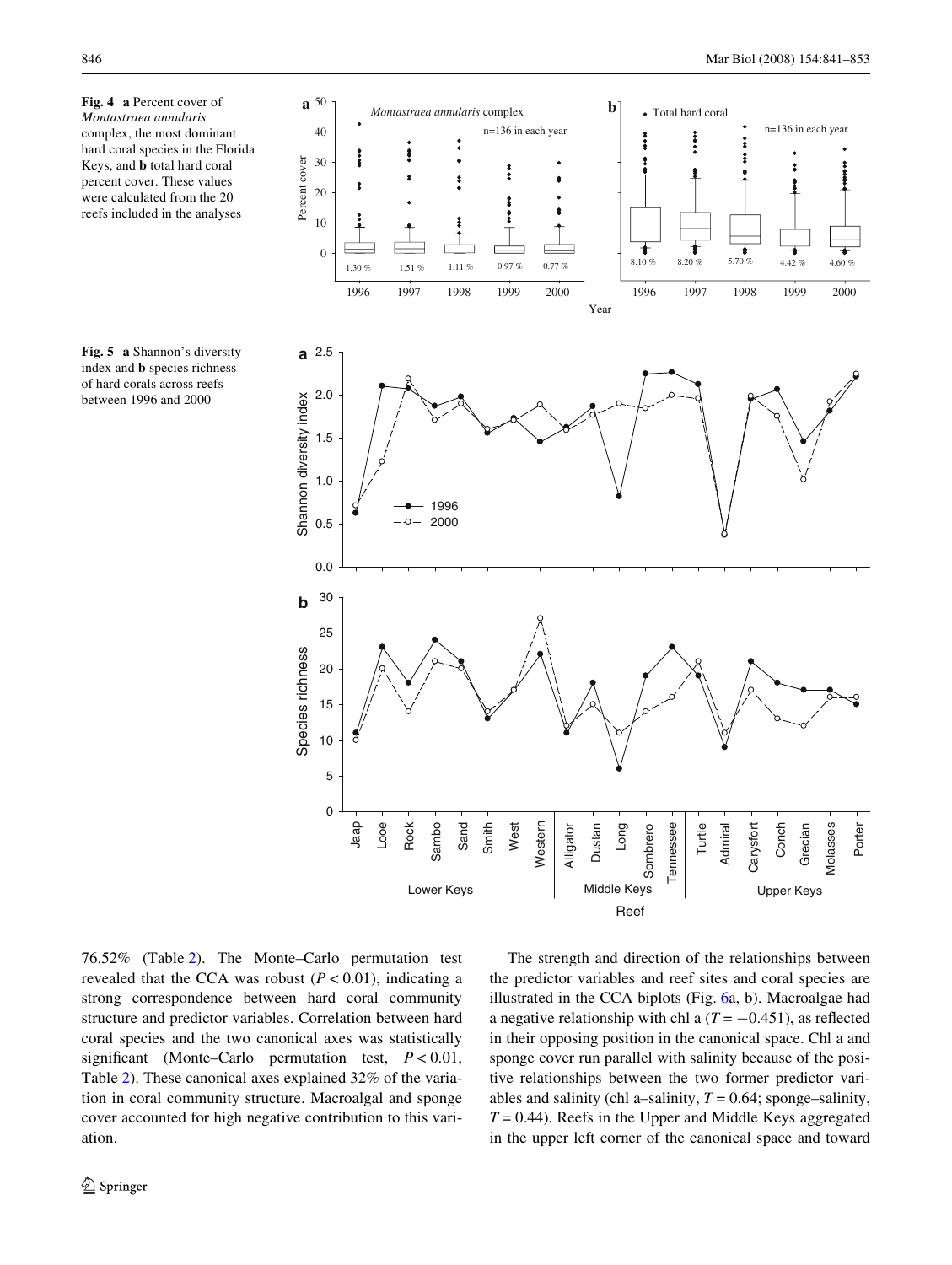<span id="page-6-0"></span>**Table 2** Results of CCA of 35 coral species in 20 reef sites in relation to the five predictor variables

|                                                                                                                                                             | Axes     |                | $p$ (Monte–Carlo  |
|-------------------------------------------------------------------------------------------------------------------------------------------------------------|----------|----------------|-------------------|
|                                                                                                                                                             |          | $\overline{c}$ | permutation test) |
| a. Summary statistics of ordination axes                                                                                                                    |          |                |                   |
| Eigenvalues (total inertia $= 0.765$ )                                                                                                                      | 0.151    | 0.094          | 0.01              |
| Species-predictor correlation (T)                                                                                                                           | 0.611    | 0.684          | 0.01              |
| Cumulative % variance explained                                                                                                                             | 19.7     | 32.0           |                   |
| b. Axis intraset correlation coefficient of predictor variables (coefficient $\geq \pm 0.4$ are considered ecologically<br>relevant and are in bolded text) |          |                |                   |
| Macroalgae                                                                                                                                                  | $-0.851$ | $-0.082$       |                   |
| Salinity                                                                                                                                                    | 0.778    | $-0.056$       |                   |
| Chlorophyll a                                                                                                                                               | 0.713    | 0.376          |                   |
| Sponge                                                                                                                                                      | 0.577    | $-0.647$       |                   |
| Total Nitrogen                                                                                                                                              | 0.390    | 0.310          |                   |



<span id="page-6-1"></span>**Fig. 6** Biplot of **a** 20 reef sites and **b** 35 coral species in relation to the five predictor variables entered in the CCA. Species abbreviations (enclosed): *Acropora cervicornis* (arc), *Acropora palmata* (acr), *Agaricia agaricites* complex (agg), *Agaricia fragilis* (agf), *Agaricia lamarcki* (agl), *Colpophyllia natans* (col), *Dendrogyra cylindrus* (den), *Dichocoenia stokesi* (dis), *Diploria clivosa* (dic), *Diploria labyrinthiformis* (dil), *Diploria strigosa* (dis), *Eusmilia fastigiata* (eus), *Favia fragum* (fav), *Leptoseris cucullata* (lep), *Madracis decactis* (mad), *Madracis mirabilis* (mam), *Manicina areolata* (man), *Meandrina meandrites*

the macroalgal space; in contrast, reefs in the Lower Keys were spread out (Fig. [6a](#page-6-1)). Most of the coral species are aggregated toward the sponge space; in contrast, none aggregated near the chl a space (Fig. [6b](#page-6-1)).

# **Discussion**

The separation of reefs into two main RSI based on water quality measurements corresponded with their geological locations in the Florida Keys (Upper-Middle Keys and

(mea), *Millepora alcicornis* (mia), *Millepora complanata* (mil), *Montastraea annularis* complex (moa), *Montastraea cavernosa* (moc), *Mussa angulosa* (mus), *Mycetophyllia aliciae* (myc), *Mycetophyllia danaana* (myd), *Mycetophyllia feroz* (myf), *Mycetophyllia lamarckiana* (myl), *Oculina diVusa* (ocu), *Porites astreoides* (pos), *Porites porites* (por), *Scolymia cubensis* (sco), *Siderastrea radians* (sic), *Siderastrea siderea* (sid), *Solenastrea bournoni* (sol) and *Stephanocoenia michelinii* (ste)

Lower Keys). This pattern suggests that the influence of water quality in affecting the structure of the benthic biota in the Florida Keys occurs in two levels. On the one hand, there is similarity in water quality within each locale (e.g., within the Lower Keys) and on the other, there is a difference in water quality between the two regions (e.g., between the Lower Keys and the Upper–Middle Keys). Previous studies offer some bases for the intra and interregional variations in water quality in the Florida Keys. The lower physical component scores (i.e., temperature) in the Upper–Middle Keys reefs maybe a reflection of the cold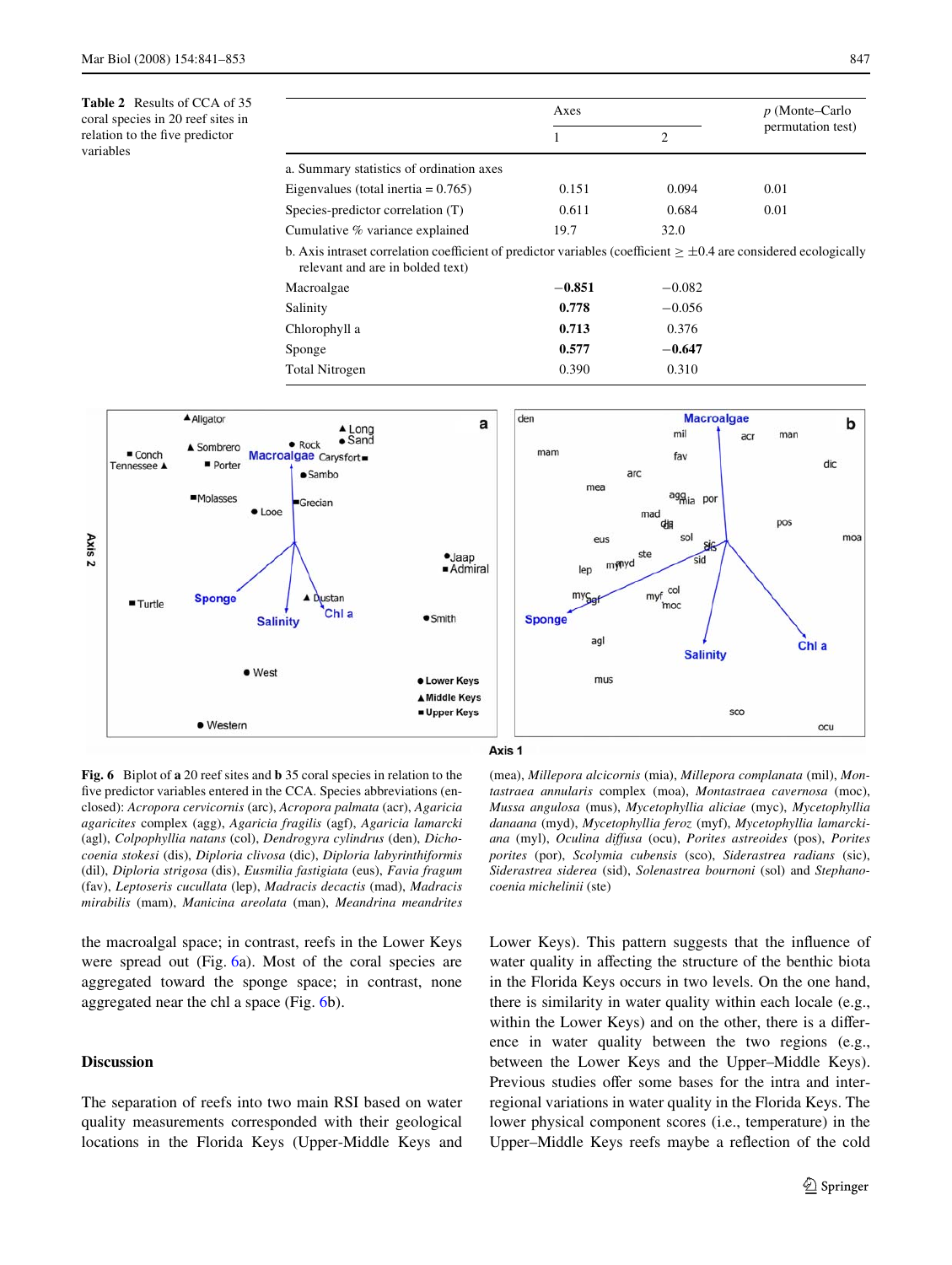freshwater flowing from Florida Bay through the island passages in the Middle Keys (Smith and Lee [2003](#page-12-12); Keller and Donahue [2006\)](#page-11-15) and to some extent from Biscayne Bay (Jones and Boyer [2002\)](#page-11-21). Water quality measurements in reefs within the Upper–Middle Keys were similar, perhaps because of the mixing of water masses in these areas through wind-forced currents and gravity-driven transport produced by cross-Key sea level differences (Smith and Lee [2003](#page-12-12)). The strength of these water exchanges exhibit seasonal variations in response to prevailing winds and other oceanographic factors, for example, the Loop current (Keller and Donahue [2006](#page-11-15)). The higher salinity and algal bloom component scores (i.e., for chl a, TP and turbidity) in the Lower Keys relative to the rest of the FKNMS could be attributed to the onshore movement of high-saline and nutrient-rich deep water into this region (Leichter et al.  $2003$ ) brought about by cyclonic gyres spun off of the Florida Current (Szmant and Forrester [1996;](#page-12-13) Jones and Boyer [2002](#page-11-21)). Higher nutrient concentration in the Lower Keys could also have an anthropogenic origin, considering that the density of human population in the Lower Keys is higher than the rest of the Florida Keys (Ward-Paige et al. [2005](#page-12-14)). Alternatively, the lower nutrient concentration in the Upper–Middle Keys relative to the Lower Keys could be attributed to the much higher likelihood of mixing between waters in these regions and the relatively clean Atlantic Ocean waters (Boyer and Jones [2002\)](#page-10-7).

The separation of reefs in the Lower Keys from the Upper–Middle Keys in CCA corroborates the clustering of reefs based on RSI, further illustrating the strong influence of the predictor variables (macroalgae, sponge, chl a, TN and salinity) in the structuring of reef communities at a spatial scale larger than the individual reef. This pattern is consistent with the findings of Ogden et al.  $(1994)$  $(1994)$  and Murdoch and Aronson ([1999\)](#page-11-7) who attributed the inter-reef variations in coral community structure in the Florida Keys to the region-wide differences in environmental characteristics. The influence of environmental gradients in the structuring of reef communities in the Florida Keys may be explained by several possible mechanisms. First, antecedent topography determine the suitability of present substrate for coral settlement and development. For example, Ginsburg and Shinn ([1994\)](#page-11-8) reported that the predominance of mobile sand substrates in the Middle Keys and seaward of Biscayne Bay may render these areas unsuitable for coral recruitment, thereby causing reefs in these areas to become impoverished. Second, Florida Bay waters that pass through the Middle Keys may potentially inhibit coral growth, survival and recruitment into this region and adjacent reefs by introducing pulses of waters with extremely variable temperature and salinity as well as with high nutrient and sediment loads (Ginsburg and Shinn [1994;](#page-11-8) Chiappone and Sullivan [1994](#page-10-8); Szmant and Forrester [1996](#page-12-13)).

Third, differential recruitment of corals between regions could help explain the prevailing regional variation in coral community structure in the Florida Keys (Hughes and Tanner [2000\)](#page-11-23). It is well known that the recruitment of corals is affected by several factors, including larval supply, substratum availability, disturbance and regional oceanography (Chiappone and Sullivan [1996](#page-10-9)). Recently, Moulding ([2005\)](#page-11-24) demonstrated that the density and diversity of recruits varies between regions, being significantly lower in the Upper Keys than in the Lower Keys. Finally, it is possible that the Upper Keys is exposed to severe environmental stresses and selective pressures due to the fact that this region is closer to the northern limit of the Florida reef tract (Moulding [2005](#page-11-24)).

Coral reef degradation in the Florida Keys was characterized by marked reduction in coral cover, and subsequent proliferation of macroalgae from 1996 to 2000. In the Florida Keys, the concurrent dominance of macroalgae relative to hard corals over time were documented previously by several authors, including Dustan ([1977\)](#page-10-1), Dustan and Halas [\(1987\)](#page-11-3), Porter and Meier [\(1992](#page-12-0)), Murdoch and Aronson [\(1999\)](#page-11-7), and Porter et al. ([2002\)](#page-12-1) (Table [3\)](#page-8-0). Such dramatic changes in coral reef community structure are widely reported in the Caribbean region (Done [1992](#page-10-10); Hughes [1994](#page-11-0); McClanahan and Muthiga [1998;](#page-11-4) Gardner et al. [2003,](#page-11-2) [2005](#page-11-5)). This phenomenon is often considered an indicator of a coral reef community that is undergoing a phase-shift (McCook [1999;](#page-11-25) McManus and Polsenberg [2004;](#page-11-26) Rogers and Miller [2006](#page-12-5)). In the Florida Keys, the phase-shift from coral-dominated to macroalgal-dominated reef communities may be attributed to the diminished resilience of corals against perturbations (Jackson [2001;](#page-11-27) Aronson and Precht [2006](#page-10-11)), hypothesized to be caused by top-down mechanisms such as herbivore reduction (Hughes [1994;](#page-11-0) Jackson et al. [2001](#page-11-11)) and bottom-up processes such as nutrient enrichment (Lapointe [1999;](#page-11-28) Leichter et al. [2003](#page-11-9)) (Fig. [7](#page-9-0) for a diagrammatic presentation of how we perceive these interacting factors that result in a phase-shift).

More recent evidence elucidates the potential mechanisms underlying macroalgal-coral interactions that may lead to a localized phase-shift in the Florida Keys. Miller and Hay ([1998\)](#page-11-29) demonstrated that *Dictyota* spp. and *Halimeda opuntia*, the two most abundant macroalgal species in the Florida Keys, inhibited the growth of *Porites porites*. Jompa and McCook ([2003a](#page-11-30), [b\)](#page-11-31) have also shown that some algae (*Anotrichium tenue, Corallophila huysmansii*) can directly cause coral tissue death. Furthermore, Kuffner et al. [\(2006\)](#page-11-32) have provided empirical evidence that macroalgae (e.g., *Dictyota*) can directly inhibit the settlement of coral recruits (e.g., *Porites astreoides*). The decline in coral diversity and cover has also been associated with an increase in coral disease prevalence (Porter et al. [2001](#page-12-2)). Increased physical contact between corals and macroalgae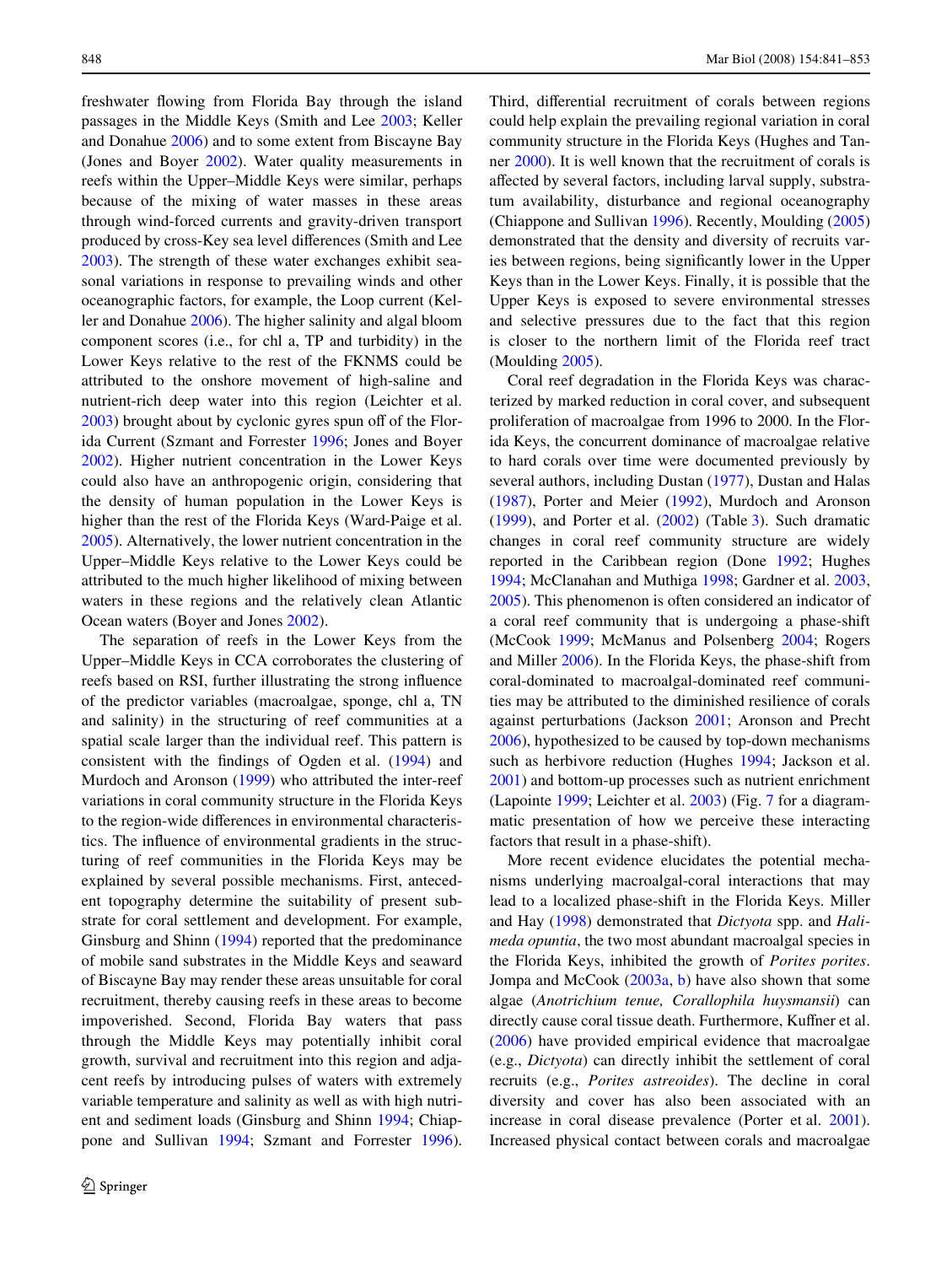| La Ulte J                                    | well the California China China Control of the Central Central Central Central Central Central Central Central Central Central Central Central Central Central Central Central Central Central Central Central Central Central |                          |                                               |                           |                                                        |                     |                                                                                                                                                                                                                                                                                 |                                                               |
|----------------------------------------------|--------------------------------------------------------------------------------------------------------------------------------------------------------------------------------------------------------------------------------|--------------------------|-----------------------------------------------|---------------------------|--------------------------------------------------------|---------------------|---------------------------------------------------------------------------------------------------------------------------------------------------------------------------------------------------------------------------------------------------------------------------------|---------------------------------------------------------------|
| Sites                                        | Period                                                                                                                                                                                                                         | Mean $\%$ cover          |                                               |                           |                                                        |                     | Proposed direct and indirect agents of change                                                                                                                                                                                                                                   | Source                                                        |
|                                              |                                                                                                                                                                                                                                | Coral                    |                                               | Macroalgae                |                                                        | Sponge              |                                                                                                                                                                                                                                                                                 |                                                               |
|                                              |                                                                                                                                                                                                                                | Initial<br>$\vert$       | After                                         | Initial                   | After                                                  | After<br>Initial    |                                                                                                                                                                                                                                                                                 |                                                               |
| Caribbean region                             | 1970 s-2000 s                                                                                                                                                                                                                  | $50\,$                   | $\Xi$                                         | Increasing                |                                                        | Increasing          | abundance of macroalgae following<br>mass mortality of the herbivorous<br>indirectly attributed to increased<br>White band disease; hurricanes;<br>D. antillarum(DA) in 1983                                                                                                    | Gardner et al. (2003) and<br>López-Victoria<br>and Zea (2005) |
| Florida Keys                                 | 1996-2000                                                                                                                                                                                                                      | $\overline{\phantom{0}}$ | 4.6                                           | 5.7                       | 9.6 (16.5 in 1998)                                     | 2.2<br>2.2          | high cover of macroalgae and probably sponges<br>salinity and temperature events; eutrophication<br>and sedimentation; low herbivory due to<br>overfishing and mass mortality of DA;<br>Disease; bleaching; anomalous extreme                                                   | Porter et al. (2002)<br>This study; also see                  |
| Florida Keys (Carysfort Reef) 1975-1982      |                                                                                                                                                                                                                                |                          |                                               |                           |                                                        |                     | Boat grounding and anchor damage; hurricanes;                                                                                                                                                                                                                                   | Dustan and Halas (1987)                                       |
|                                              | Mean percent cover (all species)                                                                                                                                                                                               | $\circ$<br>$\frac{1}{2}$ | 32.2                                          |                           |                                                        |                     | sedimentation; coral diseases; eutrophication                                                                                                                                                                                                                                   |                                                               |
|                                              | (mean colony size in cm)<br>Acropora palmata                                                                                                                                                                                   | $\mathcal{C}$            | 33                                            |                           |                                                        |                     |                                                                                                                                                                                                                                                                                 |                                                               |
|                                              | (mean colony size in cm)<br>Agaricia agaricites cm                                                                                                                                                                             | 4                        | $\bullet$                                     |                           |                                                        |                     |                                                                                                                                                                                                                                                                                 |                                                               |
| (Carysfort and Looe Reefs)<br>Florida Keys   | 1984-1991                                                                                                                                                                                                                      | 4<br>28.                 | 6.6                                           |                           |                                                        |                     | Disease; bleaching                                                                                                                                                                                                                                                              | Porter and Meier (1992)<br>and Connell (1997)                 |
| (Flower Gardens Reef)<br>Gulf of Mexico      | 1980-1990                                                                                                                                                                                                                      | Ċ<br>55.                 | 8.7                                           |                           |                                                        |                     | Disease; bleaching                                                                                                                                                                                                                                                              | <b>Connell</b> (1997)                                         |
| St. John, US Virgin Islands<br>(Yawzi Point) | 1988-2003                                                                                                                                                                                                                      | 4<br>43.                 | 12.3                                          |                           | Reported macroalgae competing<br>with corals for space |                     | Hurricane; high sea surface temperature (SST);<br>coral disease; macroalgae                                                                                                                                                                                                     | Edmunds and Elahi (2007)                                      |
| St John, US Virgin Islands                   | 1999-2000 (coral) Before-after<br>in 1989 (macroalgae)<br>Hurricane Hugo                                                                                                                                                       | $\overline{18}$          | $\overline{4}$                                | 7.3                       | 33.5                                                   |                     | to overfishing and DA mass mortality;<br>Hurricane; diseases; low herbivory due<br>failure of settlement                                                                                                                                                                        | Rogers and Miller (2006)                                      |
| Panama (Punta de San Blas)                   | 1983-1990                                                                                                                                                                                                                      | $43 - 45$                | $12 - 26$                                     | $\heartsuit$              | $10 - 32$                                              |                     | Bleaching; DA mass mortality; sedimentation<br>and eutrophication                                                                                                                                                                                                               | Robertson (1996)<br>Shulman and                               |
| Jamaica                                      | 1977-1980 vs. 1990-1993                                                                                                                                                                                                        | $\mathcal{S}$            | 3                                             | 4                         | 92                                                     |                     | Overfishing of herbvivores; hurricane;<br>disease; DA mass mortality                                                                                                                                                                                                            | Hughes (1994)                                                 |
| Jamaica (Dairy Bull)                         | 1995-2004                                                                                                                                                                                                                      | $\overline{\vee}$        | $\Xi$                                         | $\boldsymbol{90}$         | $45 - 6$                                               |                     | Long-lived colonies of Montastraea annularis<br>provided structural refugia                                                                                                                                                                                                     | Idjadi et al. (2006)                                          |
| Belize (Glovers Reef lagoon)                 | 1970-71 vs. 1996-1997                                                                                                                                                                                                          | $\pmb{80}$               | $\Omega$                                      | $\Omega$                  | $\rm 80$                                               |                     | Diseases; low herbivory due to overfishing<br>and DA mass mortality                                                                                                                                                                                                             | Muthiga (1998)<br>McClanahan and                              |
| Belize (Channel Cay)                         | (mainly Agaricia tenuifolia)<br>1997-2001                                                                                                                                                                                      | ë<br>र्                  | $\rm \frac{\textstyle\circ}{\textstyle\circ}$ | $(10 \text{ (no change)}$ |                                                        | 43<br>$\frac{5}{2}$ | Bleaching due to high SST                                                                                                                                                                                                                                                       | Aronson et al. (2000, 2002)                                   |
| Costa Rica (Cahuita)                         | 1980-1993                                                                                                                                                                                                                      | 40.4                     | 29.2                                          |                           |                                                        |                     | Natural disturbances; human impacts                                                                                                                                                                                                                                             | <b>Connell</b> (1997)                                         |
|                                              | A majority of these studies indicate a decrease in coral cover                                                                                                                                                                 |                          |                                               |                           |                                                        |                     | (or a change in species composition), followed by subsequent increase in macroalgal and sponge cover over time<br>This list in not meant to be exhaustive. For worldwide summary of the impacts of different array of disturbances, see Connell (1997) and Goreau et al. (2000) |                                                               |

<span id="page-8-0"></span>Table 3 Studies in the Caribbean region (Western Atlantic, including Florida and the Bahamas) documenting changes in benthic community structure in the region **Table 3** Studies in the Caribbean region (Western Atlantic, including Florida and the Bahamas) documenting changes in benthic community structure in the region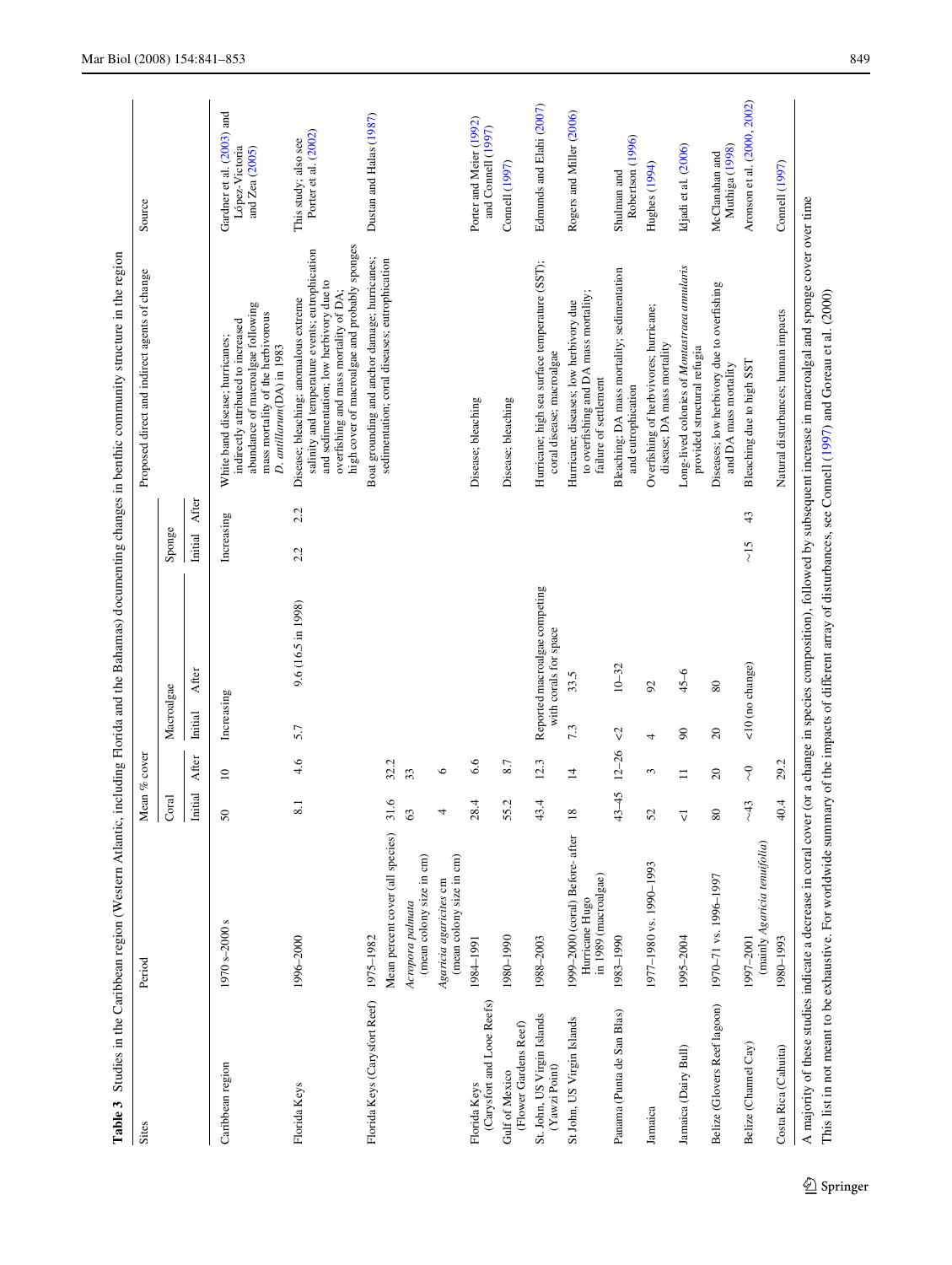

<span id="page-9-0"></span>**Fig. 7** Diagram showing an array of factors that potentially contributed to the phase-shift in Florida Keys coral reefs from coral-dominated to algal/sponge-dominated community. Only dominant pathways are presented in the diagram. *Solid* and *dashed lines* indicate negative and positive interactions, respectively, and the *arrowhead* of the *line* indicates the trajectory of the interaction. Inside the *dashed circle* are the dominant benthic organisms (corals, macroalgae and sponges). Inside the dashed square are array of local factors that potentially contributed to the phase-shift in the Florida Keys coral reefs: a fishing indirectly impact corals through anchor damage and extraction of **b** herbivores and **c** spongivores fishes; **d** extreme seasonal changes of temperature and salinity; and **e** eutrophication, sedimentation and other

due to macroalgal bloom has been hypothesized to provoke coral diseases (Green and Bruckner [2000](#page-11-37)). This observation was empirically supported by the findings of Nugues et al. [\(2004](#page-11-38)) that the increasing physical contact between *Halimeda opuntia* triggered a virulent disease known as white plague type II in *Montastraea faveolata.* The combination of these mechanisms may have contributed to the negative relationship between coral and macroalgal cover in the Florida Keys over the 5-year study period, as demonstrated by the CCA.

Sponge cover was also negatively correlated with hard coral cover in the Florida Keys. There was a subtle increase

human disturbances. Regional-global factors include **f** increase severity and incidence of marine diseases, which is partly attributed to the mass mortality of **g** *Diadema antillarum* in 1983–1984 and regionalwide coral bleaching events; **h** global climate change, which has been associated with increased severity and frequency of anomalous high SST causing regional-wide bleaching events; and **i** and historical and natural disturbances such as hurricanes. Symbols courtesy of the Integration and Application Network (ian.umces.edu/symbols/), University of Maryland Center for Environmental Science, USA. For a comprehensive review of phase-shift in coral reefs, see Done [\(1992](#page-10-10)); McCook ([1999](#page-11-25)); McManus et al. ([2000\)](#page-11-36); McManus and Polsenberg ([2004](#page-11-26)); and Aronson et al. (2006)

in sponge cover from 1996 to 2000; this agrees with earlier reports of Aronson et al. [\(2002\)](#page-10-14) and López-Victoria and Zea [\(2005](#page-11-33)) in the Caribbean region. *Cliona delitrix*, *C. lampa*, and *C. caribboea*, known to be aggressive bioeroders, were among the dominant species of sponges in the Florida Keys (Keller and Donahue [2006](#page-11-15)). Ward-Paige et al. [\(2005](#page-12-14)) reported that the Lower Keys had the highest sponge abundance and size, and they attributed this to sewage contamination based on higher  $\delta^{15}$  N levels in the sponge tissues. Reduction in abundance of spongivorous fishes as postulated by Hill  $(1998)$  could also play a role in the increase of sponge cover in the Florida Keys. Spongivory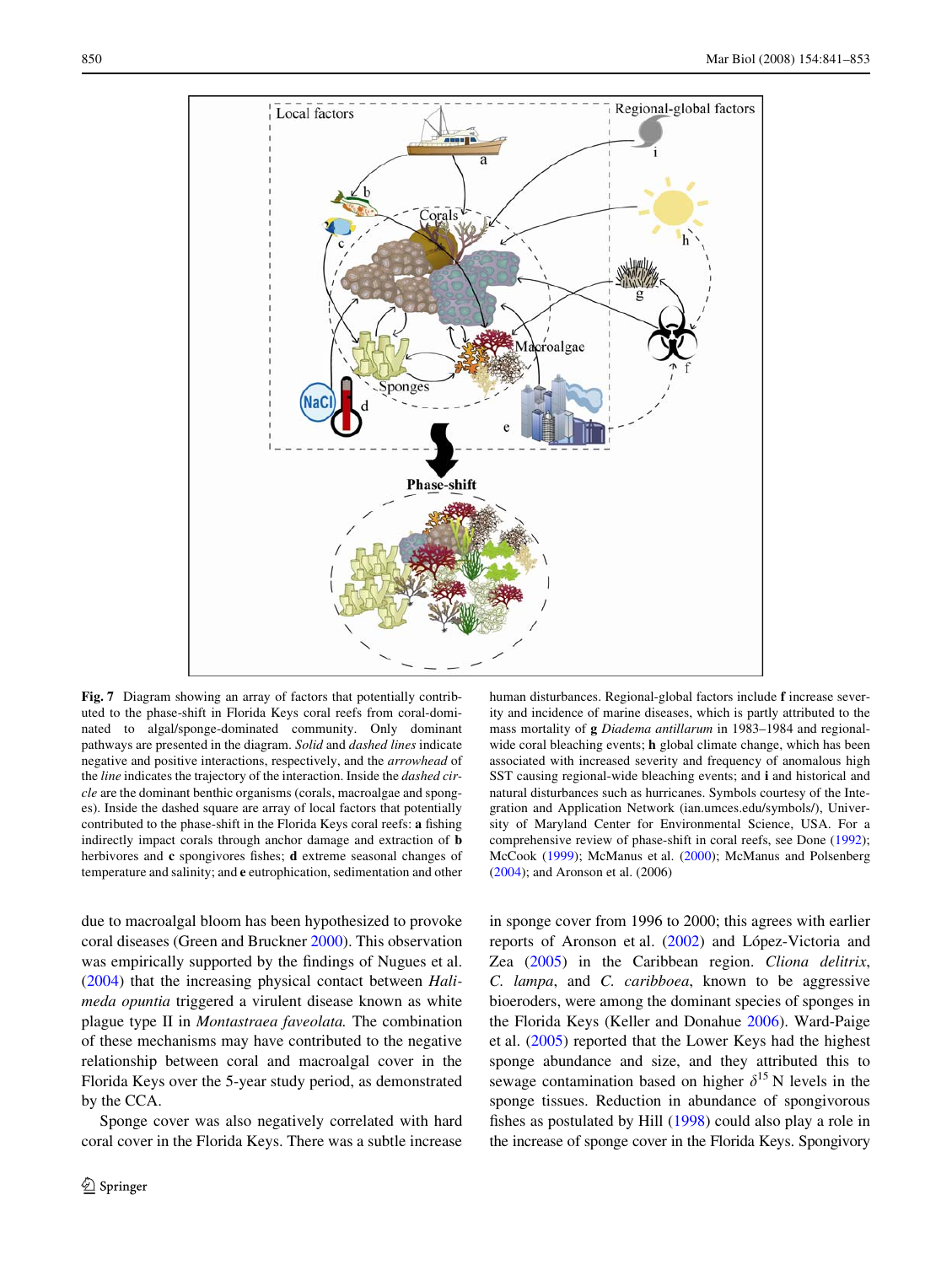was previously demonstrated by Pawlik ([1998\)](#page-11-40) to be an important agent in controlling the population of at least some sponges. Sponge proliferation could affect corals through several mechanisms: allelopathy (Engel and Pawlik [2005;](#page-11-41) Pawlik et al. [2007](#page-12-16)), physical smothering and cellular digestion (Hill [1998](#page-11-39)) as well as direct space competition (Lopez-Victoria et al. [2006](#page-11-42)). These mechanisms would lead to increased bioerosion, resulting in a net loss of carbonate, thus compromising the integrity of the coral skeletal structure. However, the positive and negative relationships between hard coral and sponge in the first and second CCA axis, respectively, indicate that sponge-coral relationships are species-specific. This pattern is consistent with the findings of Aerts  $(1998)$  $(1998)$  who reported that the outcome of coral-sponge interactions depends on the species of both corals and sponges and the frequency of previous encounters between coral and aggressive sponge species.

The positive relationships of both sponge and chl a with salinity is indicative of their wide tolerance to salinity fluctuations. Moreover, the negative relationship between macroalgae and chl a is probably caused by chl a shading in the water column, thereby reducing macroalgal productivity. The chl a concentration in the FKNMS was around  $0.4 \text{ mg}^{-1}$ , a value that can be considered eutrophic in reef communities (Lapointe et al. [2004](#page-11-43)). In the biplot, there were no coral species that aggregated in the chl a space, consistent with the findings of van Woesik et al. ([1999\)](#page-12-17) and Tomascik and Sander [\(1985](#page-12-18)), who demonstrated the negative correlation between chl a concentration and coral cover, growth and diversity. However, it is difficult to separate the effects of chl a on the structuring of coral communities because it is collinear with a variety of other water quality variables.

In summary, results of our analyses revealed a strong correspondence between key predictor variables (e.g., macroalgae, sponge and chl a) and characteristics of the hard coral community structure in the Florida Keys. Water quality variables divide the reef tract of the Florida Keys into two major groups: the Upper–Middle Keys reefs, characterized by lower values of water quality variables and the Lower Keys, characterized by higher values of water quality variables. The negative relationship between hard coral cover and macroalgal/sponge cover suggests a phase-shift in the coral reef structure in the Florida Keys from coraldominated to macroalgae and sponge-dominated communities. However, the correlative nature of our analyses precludes the identification of precise causal mechanisms that underlie the structuring of the hard coral community in the Florida Keys. It is also probable that the concurrent increase of macroalgal and sponge cover in the Florida Keys reflects an alternative state as a result, rather than the cause of coral demise. We recognize that other factors such as resource availability, herbivory intensity, supply-side

factors (e.g., source of propagules), frequency of occurrence of physical disturbance, and historical processes may influence the community structure of corals in the Florida Keys. Future investigations that focus on mechanistic processes need to address whether these factors act alone or interactively, either through mitigative or exacerbative pathways.

**Acknowledgments** R. J. Maliao is supported by the Fulbright-Philippines Agriculture Scholarship Program. We thank the FKNMS management through its coordinator, Fred McManus, for allowing us to use their monitoring database. Edward Webb, Kathe Jensen, J. R. Kerfoot, Matt Wittenrich, Zan Didoha, Vutheary Hean, Justin Anto, and Bernice Polohan provided valuable comments on an earlier version of this manuscript. We particularly appreciate the advice of Bruce McCune on the use of CCA. The valuable comments and recommendations of three anonymous reviewers greatly improved this manuscript.

## **References**

- <span id="page-10-15"></span>Aerts LAM (1998) Sponge/coral interactions in Caribbean reefs: analysis of overgrowth patterns in relation to species identity and cover. Mar Ecol Prog Ser 175:241–249
- <span id="page-10-4"></span>Aronson RB, Precht WF (2001) White-band disease and the changing face of Caribbean coral reefs. Hydrobiologia 460(1–3):25–38
- <span id="page-10-11"></span>Aronson RB, Precht WF (2006) Conservation, precaution, and Caribbean reefs. Coral Reefs 25:441–450
- <span id="page-10-0"></span>Aronson RB, Precht WF, Macintrye IG (1998) Extrinsic control of species replacement on a Holocene reef in Belize: the role of coral disease. Coral Reefs 17(3):223–230
- <span id="page-10-13"></span>Aronson RB, Precht WF, Macintyre IG, Murdoch TJT (2000) Coral bleach-out in Belize. Nature 405:36
- <span id="page-10-14"></span>Aronson RB, Precht WF, Toscano MA, Koltes KH (2002) The 1998 bleaching event and its aftermath on a coral reef in Belize. Mar Biol 141(3):435–447
- <span id="page-10-2"></span>Bellwood DR, Hughes TP, Folke C, Nystrom M (2004) Confronting the coral reef crisis. Nature 429:827–833
- <span id="page-10-7"></span>Boyer JN, Jones RD (2002) A view from the bridge: external and internal forces affecting the ambient water quality of the Florida Keys National Marine Sanctuary (FKNMS). In: Porter JW, Porter KG (eds) The Everglades, Florida Bay, and coral reefs of the Florida Keys. CRC Press, Florida, pp 609–628
- <span id="page-10-3"></span>Carpenter RC (1990) Mass mortality of *Diadema antillarum* I. Longterm effects on sea urchin population-dynamics and coral reef algal communities. Mar Biol 104(1):67–77
- <span id="page-10-8"></span>Chiappone M, Sullivan KM (1994) Patterns of coral abundance defining nearshore hardbottom communities of the Florida Keys. Fla Sci 57:108–125
- <span id="page-10-9"></span>Chiappone M, Sullivan KM (1996) Distribution, abundance and species composition of juvenile Scleractinian corals in the Florida reef tract. Bull Mar Sci 58(2):555–569
- <span id="page-10-6"></span>Clarke KR, Ainsworth M (1993) A method of linking multivariate community structure to environmental variables. Mar Ecol Prog Ser 92:205–219
- <span id="page-10-5"></span>Clarke KR, Gorley RN (2006) PRIMER v6: User manual/tutorial. PRIMER-E Ltd, Plymouth
- <span id="page-10-12"></span>Connell JH (1997) Disturbance and recovery of coral assemblages. Coral Reefs 16:101–113
- <span id="page-10-10"></span>Done TJ (1992) Phase shifts in coral reef communities and their ecological significance. Hydrobiologia 247:121-132
- <span id="page-10-1"></span>Dustan P (1977) Vitality of reef coral populations off Key Largo, Florida: recruitment and mortality. Environ Geol 2:51–58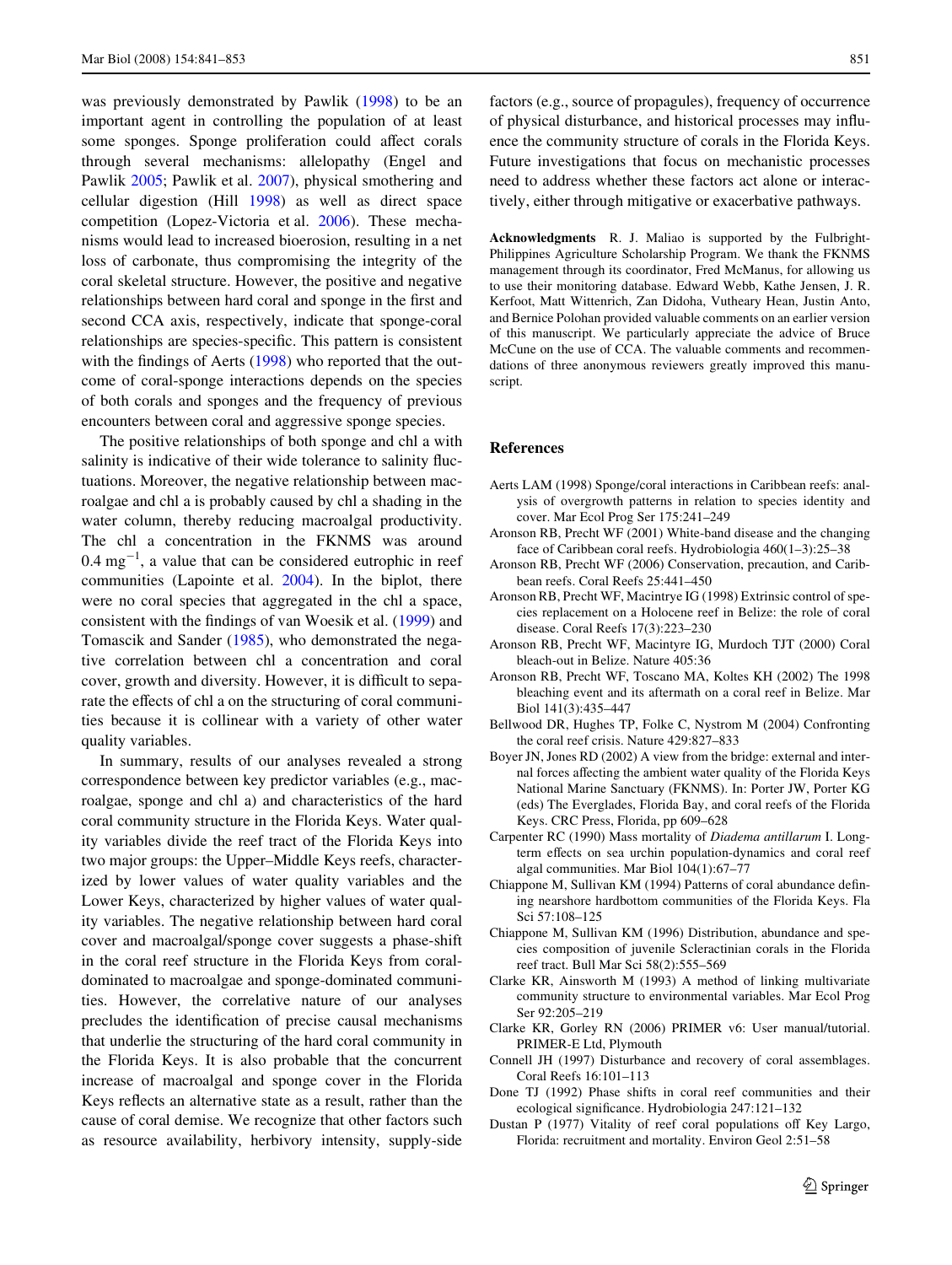- <span id="page-11-3"></span>Dustan P, Halas JC (1987) Changes in the reef-coral community of Carysfort Reef, Key Largo, Florida: 1974–1982. Coral Reefs 6:91–106
- <span id="page-11-34"></span>Edmunds PJ, Elahi R (2007) The demographics of a 15-year decline in cover of the Caribbean reef coral *Montastraea annularis*. Ecol Monogr 77:3–18
- <span id="page-11-41"></span>Engel S, Pawlik JR (2005) Interactions among Florida sponges. I. Reef habitats. Mar Ecol Prog Ser 303:133–144
- <span id="page-11-10"></span>Galindo HM, Olson DB, Palumbi SR (2006) Seascape genetics: a coupled oceanographic-genetic model predicts population structure of Caribbean corals. Curr Biol 16(16):1622–1626
- <span id="page-11-2"></span>Gardner TA, Gill JA, Grant A, Watkinson AR (2003) Long-term region-wide declines in Caribbean corals. Science 301:958–960
- <span id="page-11-5"></span>Gardner TA, Cote IM, Gill IA, Grant A, Watkinson AR (2005) Hurricanes and Caribbean coral reefs: impacts, recovery, patterns, and role in long-term decline. Ecology 86(1):174–184
- <span id="page-11-6"></span>Ginsburg RN (ed) (1994) Proceedings of the colloquium on global aspects of coral reefs: health, hazards and history. Rosenstiel School of Marine and Atmospheric Science, University of Miami, Miami
- <span id="page-11-8"></span>Ginsburg, RN, Shinn EA (1994) Preferential distribution of reefs in the Florida reef tract: the past is the key to the present. In: Ginsburg RN (ed) Proceedings of the colloquium on global aspects of coral reefs: health, hazards and history. Rosenstiel School of Marine and Atmospheric Science, University of Miami, pp 21–26
- <span id="page-11-19"></span>Graffelman J (2001) Quality statistics in canonical correspondence analysis. Environmetrics 12:485–497
- <span id="page-11-37"></span>Green EP, Bruckner AW (2000) The significance of coral disease epizootiology for coral reef conservation. Biol Conserv 96(3):347–361
- <span id="page-11-1"></span>Greenstein BJ, Pandolfi JM (1997) Preservation of community structure in modern reef coral life and death assemblages of the Florida Keys: implications for the quaternary fossil record of coral reefs. Bull Mar Sci 61:431–452
- <span id="page-11-39"></span>Hill MS (1998) Spongivory on Caribbean reefs releases corals from competition with sponges. Oecologia 117:143–150
- <span id="page-11-0"></span>Hughes TP (1994) Catastrophes, phase shifts, and large-scale degradation of a Caribbean coral reef. Science 265(5178):1547–1551
- <span id="page-11-23"></span>Hughes TP, Tanner JE (2000) Recruitment failure, life histories, and long-term decline of Caribbean corals. Ecology 81:2250–2263
- <span id="page-11-13"></span>Hughes TP, Baird AH, Bellwood DR, Card M, Connolly SR, Folke C, Grosberg R, Hoegh-Guldberg O, Jackson JBC, Kleypas J, Lough JM, Marshall P, Nystroem M, Palumbi SR, Pandolfi JM, Rosen B, Roughgarden J (2003) Climate change, human impacts, and the resilience of coral reefs. Science 301(5635):929–933
- <span id="page-11-35"></span>Idjadi JA, Lee SC, Bruno JF, Precht WF, Allen-Requa L, Edmunds PJ (2006) Rapid phase-shift reversal on a Jamaican coral reef. Coral reefs 25:209–211
- <span id="page-11-27"></span>Jackson JBC (2001) What was natural in the coastal oceans? Proc Natl Acad Sci USA 98:5411–5418
- <span id="page-11-11"></span>Jackson JBC, Kirby MX, Wolfgang HB, Bjorndal KA, Botsford LW, Bourque BJ, Bradbury RH, Cooke R, Erlandson J, Estes JA, Hughes TP, Kidwell S, Lange LB, Lenizan HS, Pandolfi JM, Petterson CH, Steneck RS, Tegner MJ, Warner RR (2001) Historical overfishing and the recent collapse of coastal ecosystems. Science 293:629–638
- <span id="page-11-30"></span>Jompa J, McCook LJ (2003a) Coral-algal competition: macroalgae with different properties have different effects on corals. Mar Ecol Prog Ser 258:87–95
- <span id="page-11-31"></span>Jompa J, McCook LJ (2003b) Contrasting effects of turf algae on corals: massive *Porites* spp. are unaffected by mixed-species turfs, but killed by the red alga *Anotrichium tenue*. Mar Ecol Prog Ser 258:79–86
- <span id="page-11-21"></span>Jones RD, Boyer JN (2002) FY2002 annual report of the water quality monitoring project for the water quality protection program in the Florida Keys National Marine Sanctuary. Technical Report # T192 of the Southeast Environmental Research Center, Florida International University, Miami
- <span id="page-11-15"></span>Keller BD, Donahue S (eds) (2006) 2002–03 sanctuary science report: an ecosystem report card after five years of marine zoning. US Department of Commerce, National Oceanic and Atmospheric Administration, National Ocean Service, Office of National Marine Sanctuaries, Florida Keys National Marine Sanctuary, Marathon
- <span id="page-11-32"></span>Kuffner IB, Walters LJ, Becerro MA, Paul VJ, Ritson-Williams R, Beach KS (2006) Inhibition of coral recruitment by macroalgae and cyanobacteria. Mar Ecol Prog Ser 323:107–117
- <span id="page-11-28"></span>Lapointe BE (1999) Simultaneous top-down and bottom-up forces control macroalgal blooms on coral reefs. Limnol Oceanogr 44:1586–1592
- <span id="page-11-14"></span>Lapointe BE, Matzie WR (1996) Effects of stormwater nutrient discharges on eutrophication processes in nearshore waters of the Florida Keys. Estuaries 19:422–435
- <span id="page-11-43"></span>Lapointe BE, Barile PJ, Matzie WR (2004) Anthropogenic nutrient enrichment of seagrass and coral reef communities in the Lower Florida Keys: discrimination of local versus regional nitrogen sources. J Exp Mar Biol Ecol 308:23–58
- <span id="page-11-9"></span>Leichter JJ, Stewart HL, Miller SL (2003) Episodic nutrient transport to Florida coral reefs. Limnol Oceanogr 48:1394–1407
- <span id="page-11-33"></span>López-Victoria M, Zea S (2005) Current trends of space monopolization by encrusting excavating sponges on Colombian coral reefs. Mar Ecol 26:33–41
- <span id="page-11-42"></span>Lopez-Victoria M, Zea S, Weil E (2006) Competition for space between encrusting excavating Caribbean sponges and other coral reef organisms. Mar Ecol Prog Ser 312:113–121
- <span id="page-11-4"></span>McClanahan TR, Muthiga NA (1998) An ecological shift in a remote coral atoll of Belize over 25 years. Environ Conserv 25(2):122–130
- <span id="page-11-25"></span>McCook LJ (1999) Macroalgae, nutrients and phase shifts on coral reefs: scientific issues and management consequences for the Great Barrier Reef. Coral Reefs 18:357–367
- <span id="page-11-18"></span>McCune B (1997) Influence of noisy environmental data on canonical correspondence analysis. Ecology 78(8):2617–2623
- <span id="page-11-20"></span>McCune B, Mefford MJ (1999) PC-ORD ver. 5. Multivariate analysis of ecological data. MjM Software, Gleneden Beach, Oregon
- <span id="page-11-16"></span>McCune B, Grace JB (2002) Analysis of ecological communities. MJM Software Design, Gleneden Beach, Oregon
- <span id="page-11-26"></span>McManus JW, Polsenberg JF (2004) Coral-algal phase shifts on coral reefs: ecological and environmental aspects. Prog Oceanogr 60:263–279
- <span id="page-11-36"></span>McManus JW, Menez LAB, Kesner-Reyes KN, Vergara SG, Ablan MC (2000) Coral reef fishing and coral-algal phase shifts: implications for global reef status. ICES J Mar Sci 57:572
- <span id="page-11-29"></span>Miller MW, Hay ME (1998) Effects of fish predation and seaweed competition on the survival and growth of corals. Oecologia 113:231–238
- <span id="page-11-24"></span>Moulding AL (2005) Coral recruitment patterns in the Florida Keys. Rev Biol Trop 25(Suppl 1):75–82
- <span id="page-11-7"></span>Murdoch TJT, Aronson RB (1999) Scale-dependent spatial variability of coral assemblages along the Florida Reef Tract. Coral Reefs 18:341–351
- <span id="page-11-38"></span>Nugues MM, Smith GW, Hooidonk RJ, Seabra MI, Bak RPM (2004) Algal contact as a trigger for coral disease. Ecol Lett 7:919–923
- <span id="page-11-22"></span>Ogden JC, Porter JW, Smith NP, Szmant AM, Jaap WC, Forcucci D (1994) A long-term interdisciplinary study of the Florida Keys seascape. Bull Mar Sci 54(3):1059–1071
- <span id="page-11-17"></span>Palmer MW (1993) Putting things in even better order: the advantages of canonical correspondence analysis. Ecology 74(8):2215–2230
- <span id="page-11-12"></span>Pandolfi JM, Bradbury RH, Sala E, Hughes TP, Bjorndal KA, Cooke RG, McArdle D, McClenachan L, Newman MJH, Paredes G, Warner RR, Jackson JBC (2003) Global trajectories of the longterm decline of coral reef ecosystems. Science 301(5635):955– 958
- <span id="page-11-40"></span>Pawlik JR (1998) Coral reef sponges: do predatory fishes affect their distribution? Limnol Oceanogr 43:1396–1399